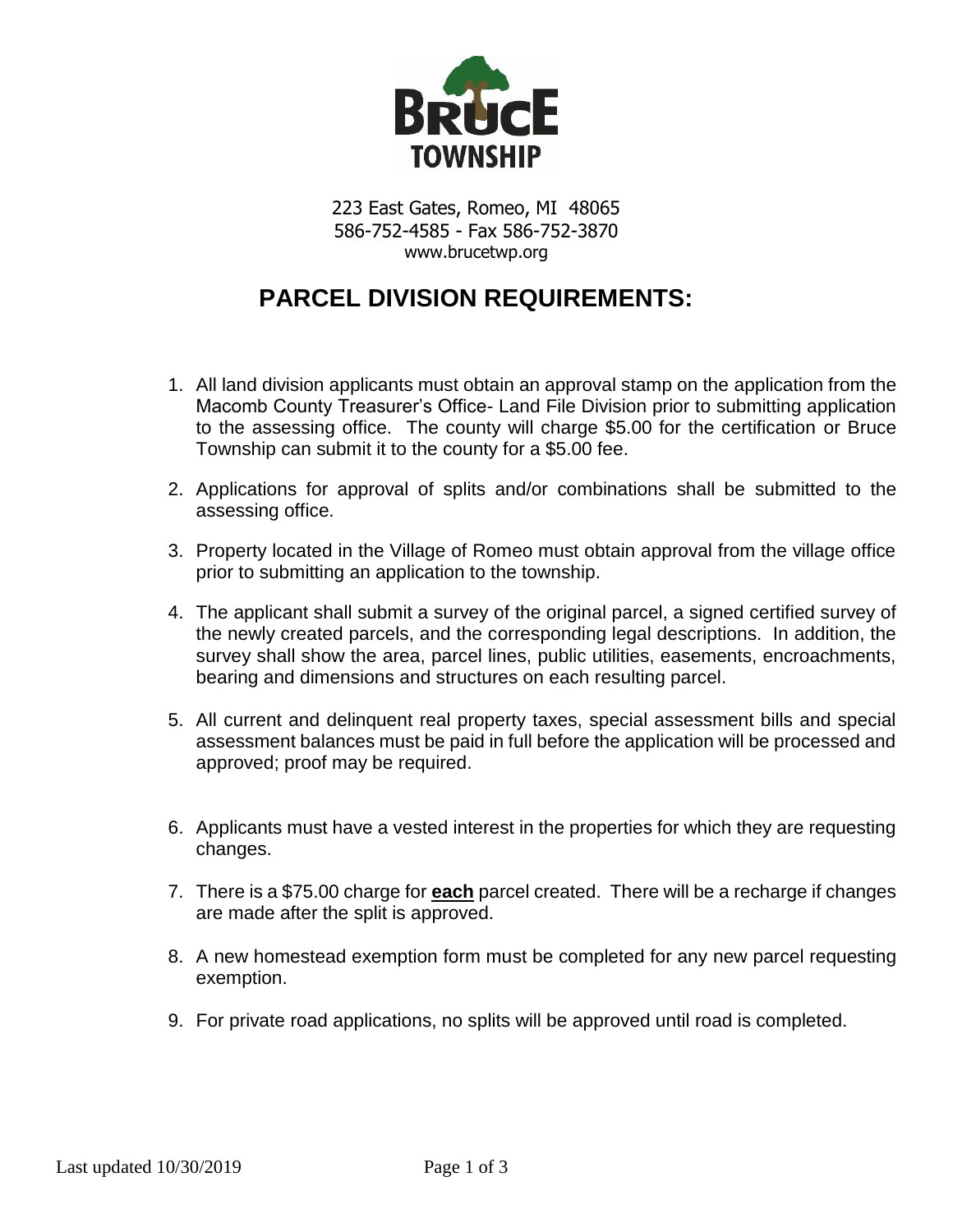|                                                                                                   | <b>PARCEL DIVISION APPLICATION</b><br><b>Bruce Township</b><br>223 East Gates Street, Romeo, MI 48065<br>Phone: 586-752-4585 - Fax 586-752-3870<br>www.brucetwp.org                                                                                                                                                                                                                                                                                                                                                                                        |                                                                                                                     |
|---------------------------------------------------------------------------------------------------|------------------------------------------------------------------------------------------------------------------------------------------------------------------------------------------------------------------------------------------------------------------------------------------------------------------------------------------------------------------------------------------------------------------------------------------------------------------------------------------------------------------------------------------------------------|---------------------------------------------------------------------------------------------------------------------|
| $\Box$ SPLIT<br>$\Box$ COMBINATION                                                                | $\Box$ DESCRIPTION CORRECTION                                                                                                                                                                                                                                                                                                                                                                                                                                                                                                                              | SPLIT/COMBINATION                                                                                                   |
|                                                                                                   | ** (Approval of a division is not a determination that the resulting parcels comply with other ordinances or regulations.)**                                                                                                                                                                                                                                                                                                                                                                                                                               |                                                                                                                     |
|                                                                                                   |                                                                                                                                                                                                                                                                                                                                                                                                                                                                                                                                                            |                                                                                                                     |
|                                                                                                   |                                                                                                                                                                                                                                                                                                                                                                                                                                                                                                                                                            |                                                                                                                     |
|                                                                                                   |                                                                                                                                                                                                                                                                                                                                                                                                                                                                                                                                                            |                                                                                                                     |
|                                                                                                   |                                                                                                                                                                                                                                                                                                                                                                                                                                                                                                                                                            |                                                                                                                     |
|                                                                                                   |                                                                                                                                                                                                                                                                                                                                                                                                                                                                                                                                                            |                                                                                                                     |
|                                                                                                   |                                                                                                                                                                                                                                                                                                                                                                                                                                                                                                                                                            |                                                                                                                     |
|                                                                                                   |                                                                                                                                                                                                                                                                                                                                                                                                                                                                                                                                                            |                                                                                                                     |
|                                                                                                   |                                                                                                                                                                                                                                                                                                                                                                                                                                                                                                                                                            |                                                                                                                     |
| 3. PROPOSED DIVISION(S) TO INCLUDE THE FOLLOWING:<br>F.<br>A new public road, proposed Road Name: | B. Intended use (residential, commercial, etc.) ________________________________<br>C. Each proposed parcel, has a depth to width ratio of 4 to 1 or _____ to _____ as provided by ordinance.<br>D. Each parcel has a width of __________ (not less than required by ordinance)<br>E. Each parcel has an area of __________ (not less than required by ordinance)<br>The division of each parcel provides access as follows: (check one)<br>Each new division has frontage on an existing public road. Road Name:                                          |                                                                                                                     |
| <b>AFFIDAVIT:</b>                                                                                 | I AGREE THE STATEMENTS MADE ABOVE ARE TRUE AND IF FOUND NOT TO BE TRUE THIS APPLICATION AND ANY APPROVALS WILL BE<br>VOID. FURTHER, I AGREE TO COMPLY WITH THE CONDITIONS AND REGULATIONS PROVIDED WITH THIS PARENT PARCEL DIVISION. I<br>UNDERSTAND THIS IS ONLY A PARCEL DIVISION WHICH CONVEYS ONLY CERTAIN RIGHTS UNDER THE STATE LAND DIVISION ACT.<br>APPROVAL OF THIS DIVISION IS NOT A DETERMINATION THAT THE RESULTING PARCELS COMPLY WITH OTHER ORDINANCES OR<br>BRUCE TOWNSHIP ZONING ORDINANCE AND ALL OTHER APPLICABLE REGULATORY ORDINANCES. | REGULATIONS. CURRENT AND FUTURE OWNERS SHALL USE AND MAINTAIN THE PROPERTY IN ACCORDANCE WITH THE PROVISIONS OF THE |
|                                                                                                   |                                                                                                                                                                                                                                                                                                                                                                                                                                                                                                                                                            |                                                                                                                     |
|                                                                                                   |                                                                                                                                                                                                                                                                                                                                                                                                                                                                                                                                                            |                                                                                                                     |
|                                                                                                   |                                                                                                                                                                                                                                                                                                                                                                                                                                                                                                                                                            |                                                                                                                     |
|                                                                                                   |                                                                                                                                                                                                                                                                                                                                                                                                                                                                                                                                                            |                                                                                                                     |